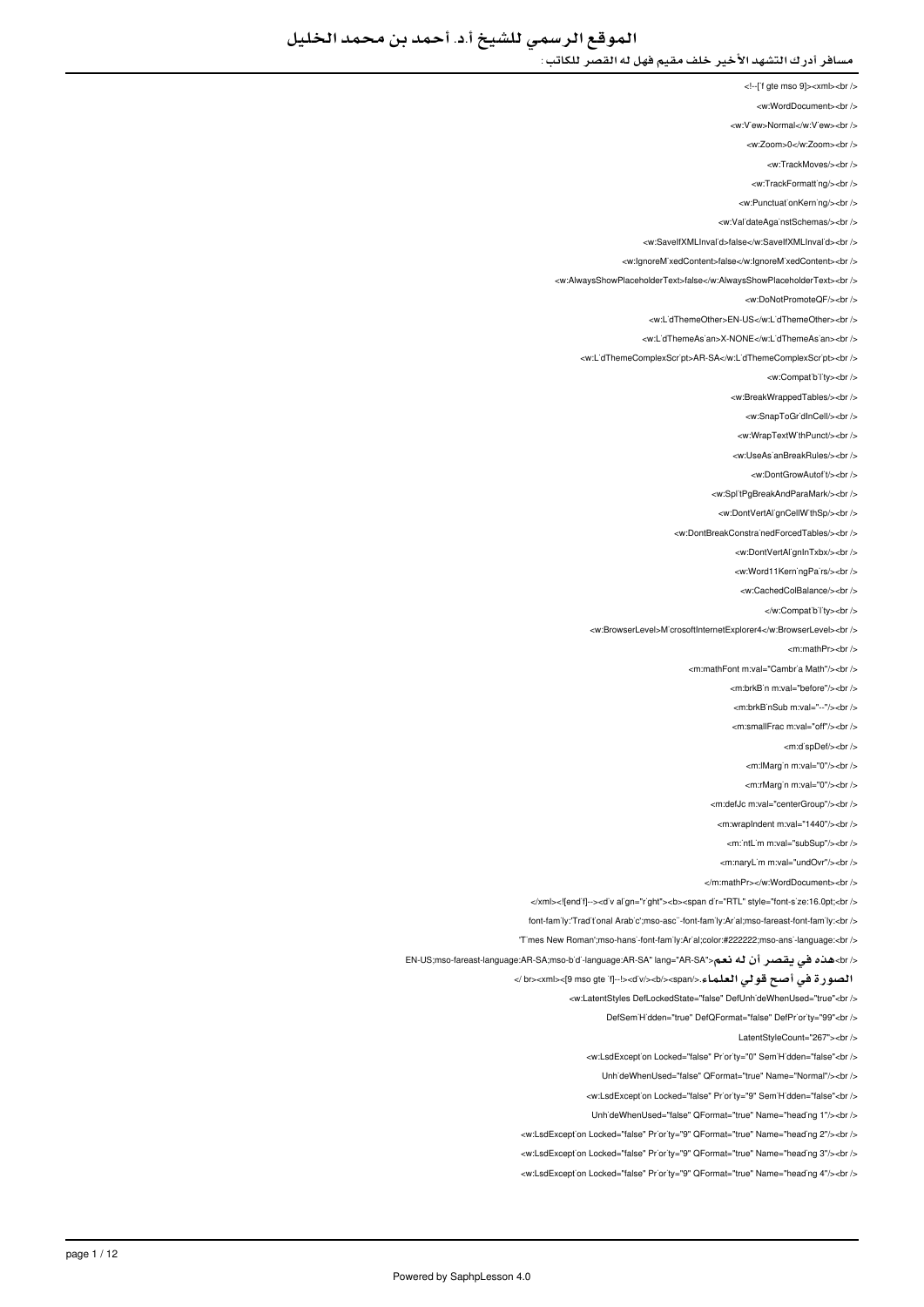## الموقع الرسمي للشيخ أ.د. أحمد بن محمد الخليل

### مسافر أدرك التشهد الأخير خلف مقيم فهل له القصر للكاتب :

<w:LsdException Locked="false" Priority="9" QFormat="true" Name="heading 5"/><br /> <w:LsdException Locked="false" Priority="9" QFormat="true" Name="heading 6"/><br /> <w:LsdException Locked="false" Priority="9" QFormat="true" Name="heading 7"/><br /> <w:LsdExcept'on Locked="false" Pr'or'ty="9" QFormat="true" Name="head'ng 8"/><br /> <w:LsdException Locked="false" Priority="9" QFormat="true" Name="heading 9"/><br /> <w:LsdException Locked="false" Priority="39" Name="toc 1"/><hr /> <w:LsdException Locked="false" Priority="39" Name="toc 2"/><br/><ht> <w:LsdException Locked="false" Priority="39" Name="toc 3"/><br/>>br <w:LsdException Locked="false" Priority="39" Name="toc 4"/><hr /> <w:LsdException Locked="false" Priority="39" Name="toc 5"/><br /> <w:LsdException Locked="false" Priority="39" Name="toc 6"/><br/>>htion: <w:LsdException Locked="false" Priority="39" Name="toc 7"/><br /> <w:LsdException Locked="false" Priority="39" Name="toc 8"/><br/></br/> <w:LsdExcept'on Locked="false" Pr'or'ty="39" Name="toc 9"/><br /> <w:LsdExcept'on Locked="false" Pr'or'ty="0" Name="footnote text"/><br /> <w:LsdException Locked="false" Priority="35" QFormat="true" Name="caption"/><br /> <w:LsdException Locked="false" Priority="0" Name="footnote reference"/><br /> <w:LsdException Locked="false" Priority="10" SemiHidden="false"<br/>>br/> Unh'deWhenUsed="false" QFormat="true" Name="T'tle"/><br /> <w:LodException Locked="false" Priority="1" Name="Default Paragraph Eont"/ <w:LsdException Locked="false" Priority="11" SemiHidden="false"<br/>>br/> UnhideWhenUsed="false" OFormat="true" Name="Subtitle"/><br /> <w:LsdException Locked="false" Priority="22" SemiHidden="false"<br /> UnhideWhenUsed="false" QFormat="true" Name="Strong"/><br /> <w:LsdException Locked="false" Priority="20" SemiHidden="false"<br/>chi UnhideWhenUsed="false" QFormat="true" Name="Emphasis"/><br /> <w:LsdException Locked="false" Priority="0" Name="Normal (Web)"/><br /> <w:LsdExcept'on Locked="false" Pr'or'ty="59" Sem'H'dden="false"<br /> LinhideWhenLised="false" Name="Table Grid"/s<br/>chr <w:LsdExcept'on Locked="false" Unh'deWhenUsed="false" Name="Placeholder Text"/><br /> <w:LsdException Locked="false" Priority="1" SemiHidden="false"<hr /> Unh'deWhenUsed="false" QFormat="true" Name="No Spac'ng"/><br /> <w:LsdException Locked="false" Priority="60" SemiHidden="false"<br/>chi UnhideWhenUsed="false" Name="Light Shading"/><br /> <w:LsdException Locked="false" Priority="61" SemiHidden="false"<br/>chriden Unh'deWhenUsed="false" Name="L'ght L'st"/><br /> <w:LsdExcept'on Locked="false" Priority="62" Sem'H'dden="false"<br /> UnhideWhenUsed="false" Name="Light Grid"/><br /> <w:LsdException Locked="false" Priority="63" SemiHidden="false"<br/>kor/> LinhideWhenLised="false" Name="Medium Shading 1"/><hr /> <w:LsdException Locked="false" Priority="64" SemiHidden="false"<br/>chriden UnhideWhenUsed="false" Name="Medium Shading 2"/><br /> <w:LsdExcept'on Locked="false" Priority="65" Sem'H'dden="false"<br /> UnhideWhenUsed="false" Name="Medium List 1"/><ht /> <w:LsdException Locked="false" Priority="66" SemiHidden="false"<br/>cbr/> UnhideWhenUsed="false" Name="Medium List 2"/><br /> <w:LsdException Locked="false" Priority="67" SemiHidden="false"<br/>>htion: UnhideWhenUsed="false" Name="Medium Grid 1"/><br /> will sdException Locked="false" Priority="68" SemiHidden="false">br / UnhideWhenUsed="false" Name="Medium Grid 2"/><br /> <w:LsdExcept'on Locked="false" Pr'or'ty="69" Sem'H'dden="false"<br /> UnhideWhenUsed="false" Name="Medium Grid 3"/><br /> <w:LsdException Locked="false" Priority="70" SemiHidden="false"<br/>chriden UnhideWhenUsed="false" Name="Dark List"/><br /> <w:LsdException Locked="false" Priority="71" SemiHidden="false"<br/>check UnhideWhenUsed="false" Name="Colorful Shading"/><br /> <w:LsdException Locked="false" Priority="72" SemiHidden="false"<br/>chriden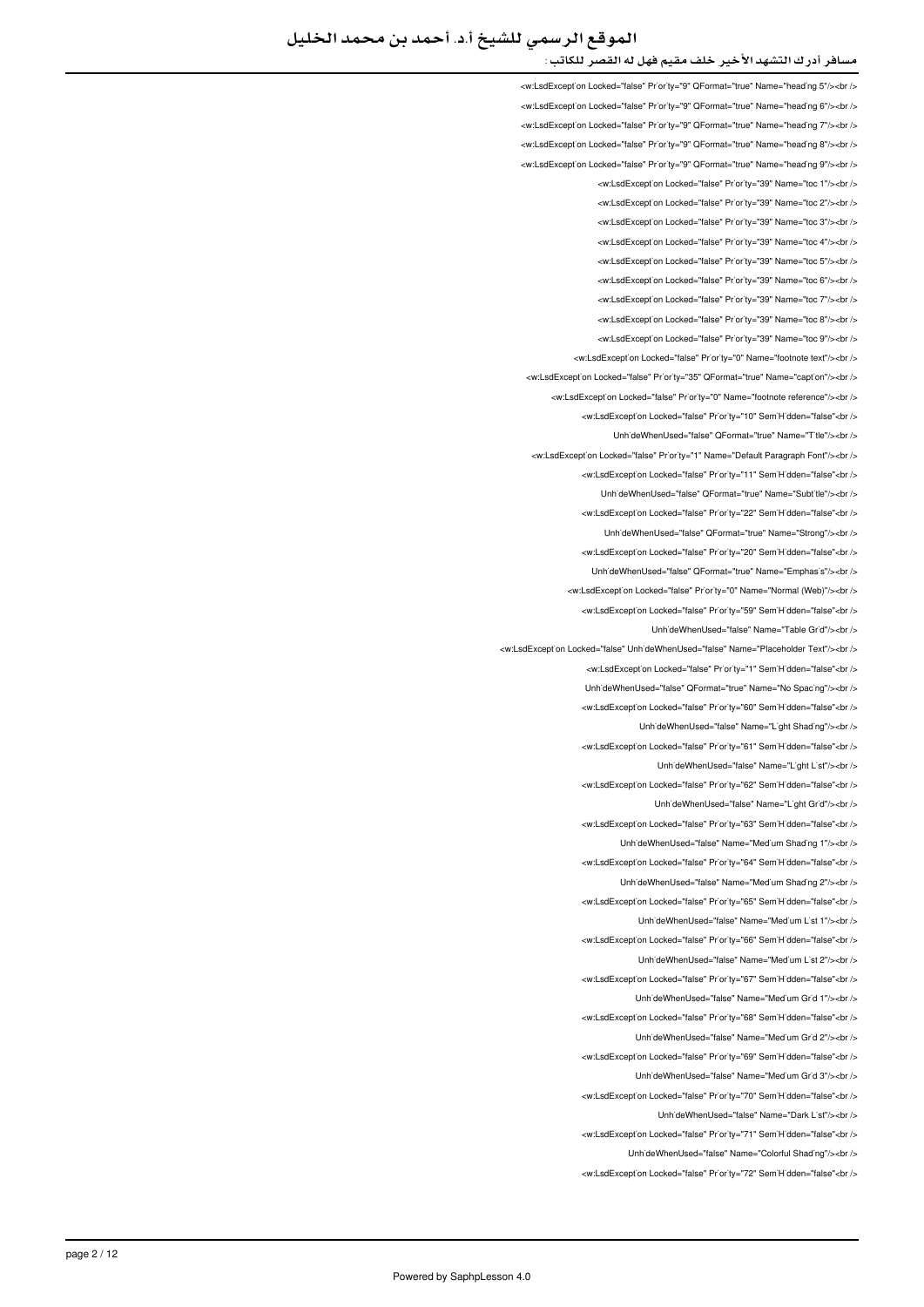UnhideWhenUsed="false" Name="Colorful List"/><ht /> <w:LsdException Locked="false" Priority="73" SemiHidden="false"<br/>child LinhideWhenUsed="false" Name="Colorful Grid"/><ht <w:LsdException Locked="false" Priority="60" SemiHidden="false"<br/>kor/> Unh'deWhenUsed="false" Name="L'ght Shading Accent 1"/><br /> <w:LsdException Locked="false" Priority="61" SemiHidden="false"<br/>chri UnhideWhenUsed="false" Name="Light List Accent 1"/><br /> <w:LsdExcept'on Locked="false" Priority="62" SemiHidden="false"<br/>>ht /> LinhideWhenUsed="false" Name="Light Grid Accent 1"/><hr /> <w:LsdException Locked="false" Priority="63" SemiHidden="false"<br /> UnhideWhenUsed="false" Name="Medium Shading 1 Accent 1"/><br /> <w:LsdException Locked="false" Priority="64" SemiHidden="false"<br /> UnhideWhenUsed="false" Name="Medium Shading 2 Accent 1"/><br /> <w:LsdExcept'on Locked="false" Pr'or'ty="65" Sem'H'dden="false"<br /> Unh'deWhenUsed="false" Name="Med'um L'st 1 Accent 1"/><br /> <w:LsdException Locked="false" UnhideWhenUsed="false" Name="Revision"/><br /> <w:LsdException Locked="false" Priority="34" SemiHidden="false"<br /> Unh'deWhenUsed="false" QFormat="true" Name="L'st Paragraph"/><br /> <w:LsdException Locked="false" Priority="29" SemiHidden="false"<br /> LinhideWhenHeed="false" OFormat="true" Name="Quote"/szhr <w:LsdException Locked="false" Priority="30" SemiHidden="false"<br/>>br/> UnhideWhenUsed="false" OFormat="true" Name="Intense Quote"/><br /> <w:LsdException Locked="false" Priority="66" SemiHidden="false"<br /> UnhideWhenUsed="false" Name="Medium List 2 Accent 1"/><br /> <w:LsdException Locked="false" Priority="67" SemiHidden="false"<br/>chi UnhideWhenUsed="false" Name="Medium Grid 1 Accent 1"/><br /> <w:LsdException Locked="false" Priority="68" SemiHidden="false"<br/>>htion LinhideWhenLised="false" Name="Medium Grid 2 Accent 1"/s<hr /s <w:LsdException Locked="false" Priority="69" SemiHidden="false"<br/>chriden Unh'deWhenUsed="false" Name="Med'um Gr'd 3 Accent 1"/><br /> <w:LsdException Locked="false" Priority="70" SemiHidden="false"<hr /> UnhideWhenUsed="false" Name="Dark List Accent 1"/><br /> <w:LsdException Locked="false" Priority="71" SemiHidden="false"<br/>check Unh'deWhenUsed="false" Name="Colorful Shading Accent 1"/><br /> <w:LsdException Locked="false" Priority="72" SemiHidden="false"<br/>chriden Unh'deWhenUsed="false" Name="Colorful L'st Accent 1"/><br /> <w:LsdExcept'on Locked="false" Priority="73" Sem'H'dden="false"<br /> UnhideWhenUsed="false" Name="Colorful Grid Accent 1"/><ht /> <w:LsdException Locked="false" Priority="60" SemiHidden="false"<br/>kor/> LinhideWhenLised="false" Name="Light Shading Accent 2"/s<hr /s <w:LsdException Locked="false" Priority="61" SemiHidden="false"<br/>chriden UnhideWhenUsed="false" Name="Light List Accent 2"/><br /> <w:LsdException Locked="false" Priority="62" SemiHidden="false"<br /> UnhideWhenUsed="false" Name="Light Grid Accent 2"/><ht /> <w:LsdException Locked="false" Priority="63" SemiHidden="false"<br/>cbr/> UnhideWhenUsed="false" Name="Medium Shading 1 Accent 2"/><br /> <w:LsdException Locked="false" Priority="64" SemiHidden="false"<br/>>htion: Unh'deWhenUsed="false" Name="Med'um Shad'ng 2 Accent 2"/><br /> will sdException Locked="false" Priority="65" SemiHidden="false">br / Unh'deWhenUsed="false" Name="Med'um L'st 1 Accent 2"/><br /> <w:LsdExcept'on Locked="false" Pr'or'ty="66" Sem'H'dden="false"<br /> UnhideWhenUsed="false" Name="Medium List 2 Accent 2"/><br /> <w:LsdException Locked="false" Priority="67" SemiHidden="false"<br/>chr UnhideWhenUsed="false" Name="Medium Grid 1 Accent 2"/><br /> <w:LsdException Locked="false" Priority="68" SemiHidden="false"<br/>>ht/> Unh'deWhenUsed="false" Name="Med'um Gr'd 2 Accent 2"/><br /> <w:LsdException Locked="false" Priority="69" SemiHidden="false"<br/>chriden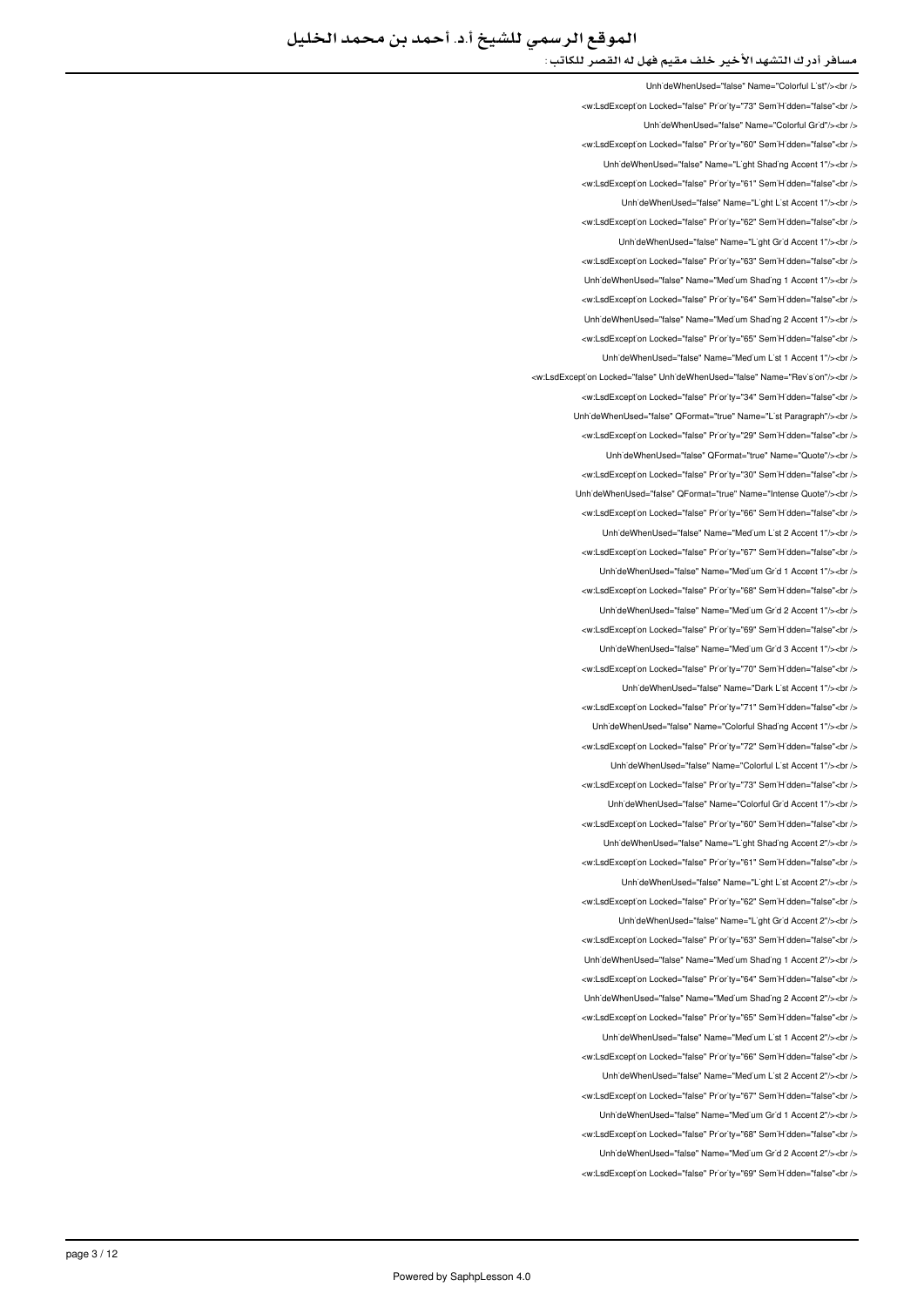UnhideWhenUsed="false" Name="Medium Grid 3 Accent 2"/><br /> </w:LsdException Locked="false" Priority="70" SemiHidden="false"<br/>chi UnhideWhenUsed="false" Name="Dark List Accent 2"/><ht /> <w:LsdException Locked="false" Priority="71" SemiHidden="false"<br/>kor/> Unh'deWhenUsed="false" Name="Colorful Shading Accent 2"/><br /> <w:LsdException Locked="false" Priority="72" SemiHidden="false"<br/>chri LinhideWhenHeed="false" Name="Colorful List Accent 2"/szhr /s <w:LsdExcept'on Locked="false" Priority="73" SemiHidden="false"<br/>>ht /> LinhideWhenUsed="false" Name="Colorful Grid Accent 2"/><hr /> <w:LsdException Locked="false" Priority="60" SemiHidden="false"<br /> UnhideWhenUsed="false" Name="Light Shading Accent 3"/><br /> <w:LsdException Locked="false" Priority="61" SemiHidden="false"<br /> LinhideWhenUsed="false" Name="Light List Accent 3"/><ht /> <w:LsdExcept'on Locked="false" Pr'or'ty="62" Sem'H'dden="false"<br /> Unh'deWhenUsed="false" Name="L'ght Gr'd Accent 3"/><br /> <w:LsdException Locked="false" Priority="63" SemiHidden="false"<br/>chriden Unh'deWhenUsed="false" Name="Med'um Shad'ng 1 Accent 3"/><br /> <w:LsdException Locked="false" Priority="64" SemiHidden="false"<br/>>htion: Unh'deWhenUsed="false" Name="Med'um Shad'ng 2 Accent 3"/><br /> will sdException Locked="false" Priority="65" SemiHidden="false" <ht /s Unh'deWhenUsed="false" Name="Medium List 1 Accent 3"/><br /> <w:LsdException Locked="false" Priority="66" SemiHidden="false"<br/>chriden Unh'deWhenUsed="false" Name="Med'um L'st 2 Accent 3"/><br /> <w:LsdException Locked="false" Priority="67" SemiHidden="false"<br/>>htion: UnhideWhenUsed="false" Name="Medium Grid 1 Accent 3"/><br /> <w:LsdException Locked="false" Priority="68" SemiHidden="false"<br/>>ht/> Unh'deWhenUsed="false" Name="Med'um Gr'd 2 Accent 3"/><br /> <w:LsdException Locked="false" Priority="69" SemiHidden="false"<hr /s LinhideWhenLised="false" Name="Medium Grid 3 Accent 3"/sabr /s <w:LsdException Locked="false" Priority="70" SemiHidden="false"<br/>>htion: LinhideWhenUsed="false" Name="Dark List Accent 3"/><hr /> <w:LsdException Locked="false" Priority="71" SemiHidden="false"<br /> Unh'deWhenUsed="false" Name="Colorful Shading Accent 3"/><br /> <w:LsdExcept'on Locked="false" Priority="72" Sem'H'dden="false"<br /> UnhideWhenUsed="false" Name="Colorful List Accent 3"/><ht /> <w:LsdException Locked="false" Priority="73" SemiHidden="false"<br/>>htion: UnhideWhenUsed="false" Name="Colorful Grid Accent 3"/><br /> <w:LsdException Locked="false" Priority="60" SemiHidden="false"<br/>chriden UnhideWhenUsed="false" Name="Light Shading Accent 4"/><br /> <w:LsdException Locked="false" Priority="61" SemiHidden="false"<hr /> Unh'deWhenUsed="false" Name="L'ght L'st Accent 4"/><br /> <w:LsdException Locked="false" Priority="62" SemiHidden="false"<br/>>ht> UnhideWhenUsed="false" Name="Light Grid Accent 4"/><br /> <w:LsdException Locked="false" Priority="63" SemiHidden="false"<br/>chriden Unh'deWhenUsed="false" Name="Med'um Shad'ng 1 Accent 4"/><br /> <w:LsdException Locked="false" Priority="64" SemiHidden="false"<br/>>ht/> UnhideWhenUsed="false" Name="Medium Shading 2 Accent 4"/><br /> <w:LsdExcept'on Locked="false" Priority="65" Sem'H'dden="false"<br /> LinhideWhenHeed="false" Name="Medium List 1 Accent 4"/sabr /s <w:LsdException Locked="false" Priority="66" SemiHidden="false"<br /> Unh'deWhenUsed="false" Name="Med'um L'st 2 Accent 4"/><br /> <w:LsdException Locked="false" Priority="67" SemiHidden="false"<br /> UnhideWhenUsed="false" Name="Medium Grid 1 Accent 4"/><br /> </w:LsdException Locked="false" Priority="68" SemiHidden="false"<br/>>ht /> LinhideWhenLised="false" Name="Medium Grid 2 Accent 4"/s<hr /s <w:LsdException Locked="false" Priority="69" SemiHidden="false"<br /> UnhideWhenUsed="false" Name="Medium Grid 3 Accent 4"/><br />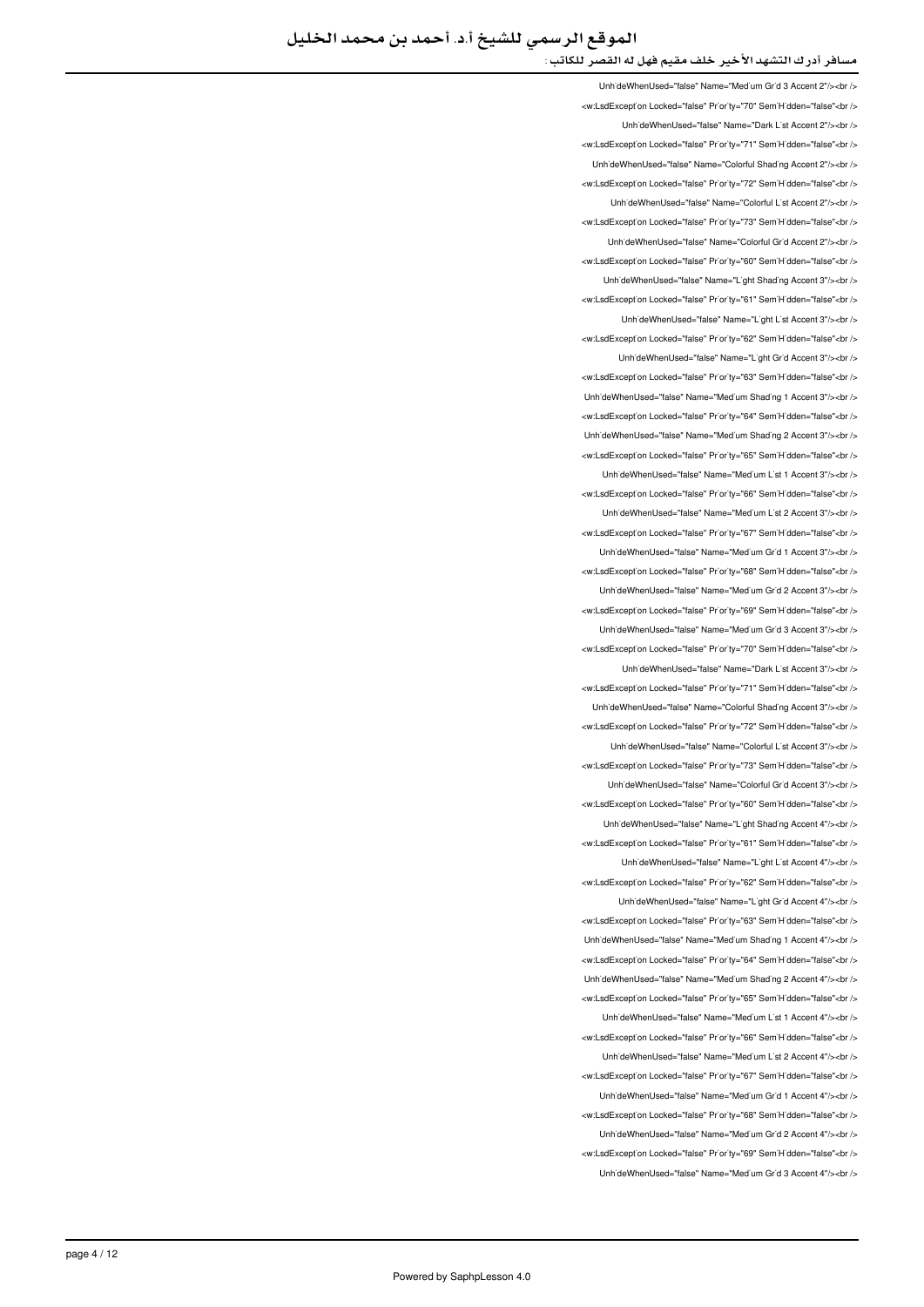<w:LsdException Locked="false" Priority="70" SemiHidden="false"<br /> UnhideWhenUsed="false" Name="Dark List Accent 4"/><br /> <w:LsdException Locked="false" Priority="71" SemiHidden="false"<br/>>ht/> UnhideWhenUsed="false" Name="Colorful Shading Accent 4"/><br /> <w:LsdExcept'on Locked="false" Pr'or'ty="72" Sem'H'dden="false"<br /> LinhideWhenLised="false" Name="Colorful List Accent 4"/s<hr /s <w:LsdException Locked="false" Priority="73" SemiHidden="false"<br/>chriden UnhideWhenUsed="false" Name="Colorful Grid Accent 4"/><br /> <w:LsdException Locked="false" Priority="60" SemiHidden="false"<hr /> Unh'deWhenUsed="false" Name="L'ght Shading Accent 5"/><br /> <w:LsdException Locked="false" Priority="61" SemiHidden="false"<br/>check UnhideWhenUsed="false" Name="Light List Accent 5"/><br /> <w:LsdException Locked="false" Priority="62" SemiHidden="false"<br /> Unh'deWhenUsed="false" Name="L'ght Gr'd Accent 5"/><br /> <w:LsdException Locked="false" Priority="63" SemiHidden="false"<br /> Unh'deWhenUsed="false" Name="Med'um Shad'ng 1 Accent 5"/><br /> <w:LsdExcept'on Locked="false" Pr'or'ty="64" Sem'H'dden="false"<br /> UnhideWhenUsed="false" Name="Medium Shading 2 Accent 5"/><br /> <w:LsdException Locked="false" Priority="65" SemiHidden="false"<br /> LinhideWhenLised="false" Name="Medium List 1 Accent 5"/schr /s <w:LsdException Locked="false" Priority="66" SemiHidden="false"<br/>>htion: UnhideWhenUsed="false" Name="Medium List 2 Accent 5"/><ht /> <w:LsdExcept'on Locked="false" Prior'ty="67" Sem'H'dden="false"<br /> UnhideWhenUsed="false" Name="Medium Grid 1 Accent 5"/><br /> <w:LsdException Locked="false" Priority="68" SemiHidden="false"<br/>chi UnhideWhenUsed="false" Name="Medium Grid 2 Accent 5"/><br /> <w:LsdException Locked="false" Priority="69" SemiHidden="false"<br/>>htion LinhideWhenLised="false" Name="Medium Grid 3 Accent 5"/s<hr /s <w:LsdException Locked="false" Priority="70" SemiHidden="false"<br/>chriden UnhideWhenUsed="false" Name="Dark List Accent 5"/><br /> <w:LsdException Locked="false" Priority="71" SemiHidden="false"<hr /> Unh'deWhenUsed="false" Name="Colorful Shading Accent 5"/><br /> <w:LsdException Locked="false" Priority="72" SemiHidden="false"<br/>>htion: LinhideWhenLised="false" Name="Colorful List Accent 5"/s<hr /s <w:LsdException Locked="false" Priority="73" SemiHidden="false"<br/>kor/> UnhideWhenUsed="false" Name="Colorful Grid Accent 5"/><br /> <w:LsdExcept'on Locked="false" Priority="60" Sem'H'dden="false"<br /> UnhideWhenUsed="false" Name="Light Shading Accent 6"/><br /> <w:LsdException Locked="false" Priority="61" SemiHidden="false"<br/>kor/> LinhideWhenLised="false" Name="Light List Accent 6"/><hr /> <w:LsdException Locked="false" Priority="62" SemiHidden="false"<br/>chriden Unh'deWhenUsed="false" Name="L'ght Gr'd Accent 6"/><br /> <w:LsdException Locked="false" Priority="63" SemiHidden="false"<br /> LinhideWhenUsed="false" Name="Medium Shading 1 Accent 6"/><ht /> <w:LsdException Locked="false" Priority="64" SemiHidden="false"<br/>chi/> UnhideWhenUsed="false" Name="Medium Shading 2 Accent 6"/><br /> <w:LsdException Locked="false" Priority="65" SemiHidden="false"<br/>>ht/> Unh'deWhenUsed="false" Name="Med'um L'st 1 Accent 6"/><br /> will sdException Locked="false" Priority="66" SemiHidden="false">br / Unh'deWhenUsed="false" Name="Medium List 2 Accent 6"/><br /> <w:LsdExcept'on Locked="false" Pr'or'ty="67" Sem'H'dden="false"<br /> UnhideWhenUsed="false" Name="Medium Grid 1 Accent 6"/><br /> <w:LsdException Locked="false" Priority="68" SemiHidden="false"<br/>chriden UnhideWhenUsed="false" Name="Medium Grid 2 Accent 6"/><br /> <w:LsdException Locked="false" Priority="69" SemiHidden="false"<br/>check Unh'deWhenUsed="false" Name="Med'um Gr'd 3 Accent 6"/><br /> <w:LsdException Locked="false" Priority="70" SemiHidden="false"<br/>chriden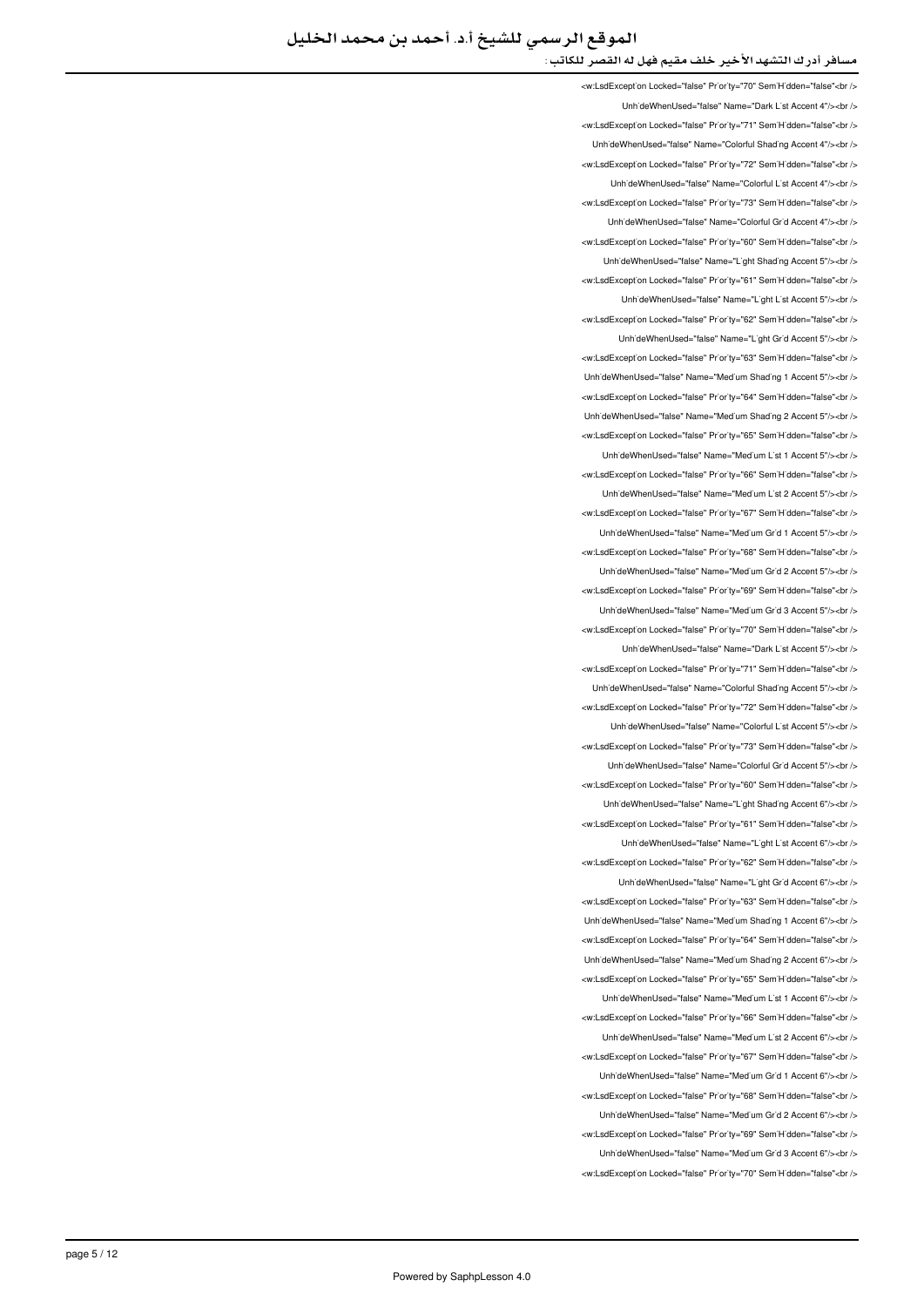LinhideWhenUsed="false" Name="Dark List Accent 6"/><br />

<w:LsdExcept'on Locked="false" Priority="71" Sem'H'dden="false"<br /> UnhideWhenUsed="false" Name="Colorful Shading Accent 6"/><br /> <w:LsdException Locked="false" Priority="72" SemiHidden="false"<br/>kor/> UnhideWhenUsed="false" Name="Colorful List Accent 6"/><br /> <w:LsdException Locked="false" Priority="73" SemiHidden="false"<br/>check LinhideWhenLised="false" Name="Colorful Grid Accent 6"/schr /s <w:LsdException Locked="false" Priority="19" SemiHidden="false"<br/>chi/> UnhideWhenUsed="false" QFormat="true" Name="Subtle Emphasis"/><br /> <w:LsdException Locked="false" Priority="21" SemiHidden="false"<br /> UnhideWhenUsed="false" QFormat="true" Name="Intense Emphasis"/><br /> <w:LsdException Locked="false" Priority="31" SemiHidden="false"<br /> UnhideWhenUsed="false" QFormat="true" Name="Subtle Reference"/><br /> <w:LsdExcept'on Locked="false" Pr'or'ty="32" Sem'H'dden="false"<br /> Unh'deWhenUsed="false" QFormat="true" Name="Intense Reference"/><br /> <w:LsdException Locked="false" Priority="33" SemiHidden="false"<br/>chriden Unh'deWhenUsed="false" QFormat="true" Name="Book T'tle"/><br /> <w:LsdException Locked="false" Priority="37" Name="Bibliography"/><br/><br/>br <w:LsdException Locked="false" Priority="39" QFormat="true" Name="TOC Heading"/><br /> </w:LatentStyles><hr> </xml><![end'f]--><!--['f gte mso 10]><br/>>br <style><br/>chr</> /\* Style Definitions \*/<br/>-> table.MsoNormalTable<br /> {mso-style-name:"Table Normal";<br /> mso-tstyle-rowband-s'ze:0;<br /> mso-tstyle-colband-s'ze:0;<br /> mso-style-noshow:yes;<br /> mso-style-pr'or'ty:99;<br /> mso-style-qformat:yes;<br /> mso-style-parent:"";<hr mso-padding-alt:0cm 5.4pt 0cm 5.4pt;<br/><br/>b/ mso-para-margin:0cm;<br /> mso-para-marg'n-bottom:.0001pt;<br /> mso-pagination:widow-orphan:<br/>checks font-s'ze:11.0pt;<br /> font-fam'ly:"Cal'br'","sans-ser'f";<br /> mso-asc"-font-family:Calibri;<br/>>br mso-asc"-theme-font:minor-latin;<br/>-br /> mso-fareast-font-family:"Times New Roman":<hr /> mso-fareast-theme-font:minor-fareast:<br /> mso-hansi-font-family:Calibri:<br/>-bri/> mso-hans'-theme-font:minor-latin;<br/>-br /> mso-bidi-font-family:Arial:<br/>chr /> mso-bidi-theme-font:minor-bidi;}<br/>chr /> </style><br/><br/>> <! [end'f]--><!--['f gte mso 9]><xml><br/>>br /> <w:WordDocument><br /> <w:VewsNormal>/w:Vews>br <w:Zoom>0</w:Zoom><br/><br/> <w:TrackMoves/><br/><br/> <w:TrackFormatting/> <w:PunctuationKerning/> <w:ValidateAgainstSchemas/> <br/>>ht> <w:SaveIfXMLInvalid>false</w:SaveIfXMLInvalid><br/></w </

<w:lgnoreMixedContent>false</w:lgnoreMixedContent><br />

<w:AlwaysShowPlaceholderText>false</w:AlwaysShowPlaceholderText><br />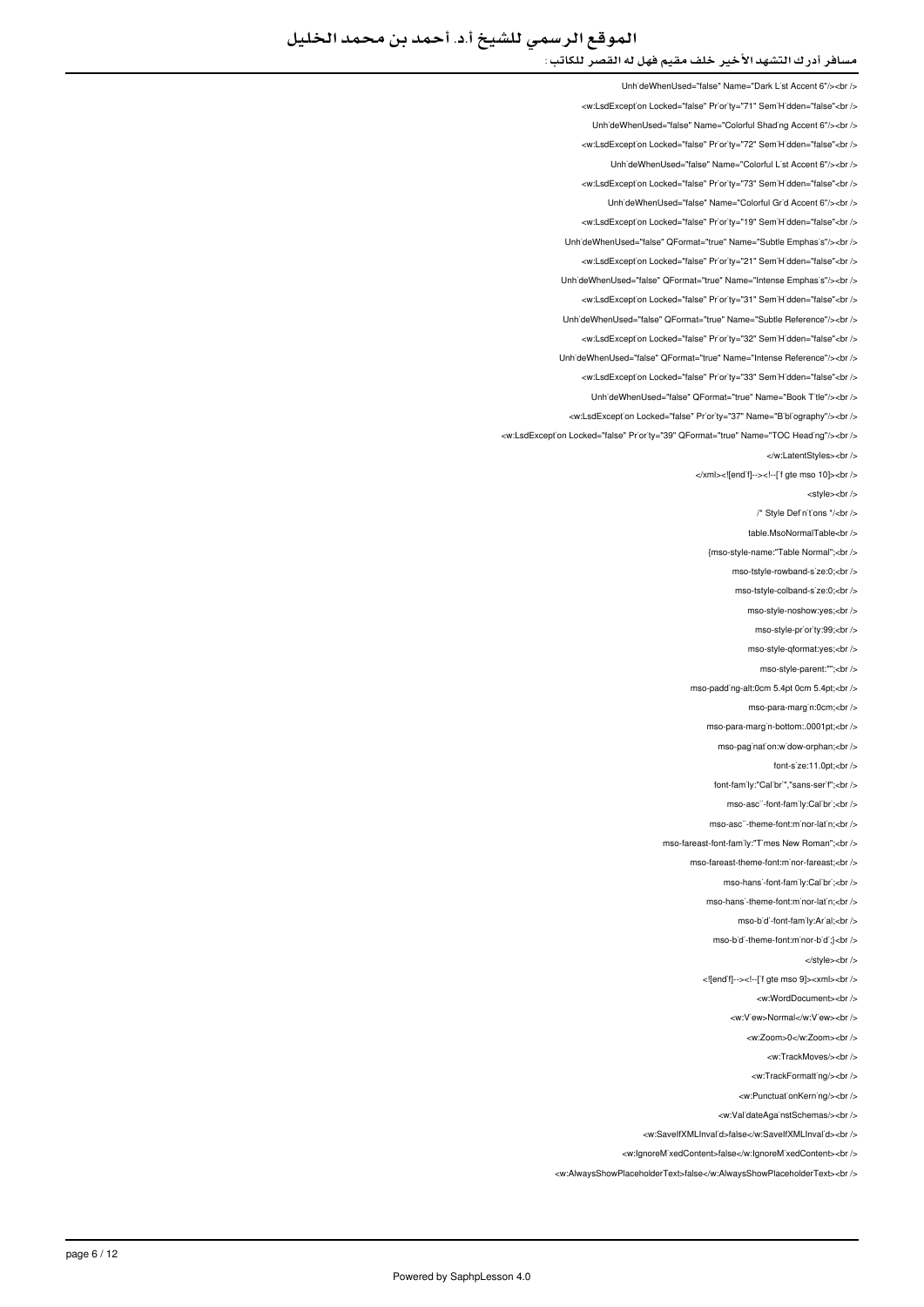<w:DoNotPromoteQF/><br/><br/>

<w:L'dThemeOther>EN-US</w:L'dThemeOther><br />

<w:LidThemeAsian>X-NONE</w:LidThemeAsian><ht></

<w:L'dThemeComplexScr`pt>AR-SA</w:L'dThemeComplexScr`pt><br />

<w:Compatibility><br/><br/>

<w:BreakWrappedTables/><br/><br/>

<w:SnapToGridInCell/s<br /s

<w:WrapTextWithPunct/><br/>> />

<w:UseAs'anBreakRules/><br/>

<w:DontGrowAutof<sup>t</sup>/><br/>

<w:SplitPgBreakAndParaMark/><br/>

<w:DontVertAl'gnCellW'thSp/><br />

<w:DontBreakConstrainedForcedTables/><br />>

<w:DontVertAl'gnInTxbx/><br />

<w:Word11KerningPairs/><br/><br/>

<w:CachedColBalance/><br />

</w:Compatibility><br/></w

<w:BrowserLevel>MicrosoftInternetExplorer4</w:BrowserLevel><br />

<m:mathPr><br/>->

-mimath Font mival-"Cambria Math"/s-br /s

<m:brkB'n m:val="before"/><br />

<m:brkB'nSub m:val="--"/><br />

<m:smallFrac m:val="off"/><br />

<m:dispDef/><br/>>br</

<m:lMargin m:val="0"/><br/><br/>

<m:rMargin m:val="0"/><br/>>br

<m:defJc m:val="centerGroup"/><br />

<m:wrapIndent m:val="1440"/><br/>>br <

<m:'ntLim m:val="subSup"/><br/><ht>

<m:naryLim m:val="undOvr"/><br />

</m:mathPr></w:WordDocument><hr

</xml><![endif]--><!--['f gte mso 9]><xml><br/>>br />

<w:LatentStyles DefLockedState="false" DefUnhideWhenUsed="true"<br />

DefSem'H'dden="true" DefQFormat="false" DefPr'or'ty="99"<br />

LatentStyleCount="267"><br />

<w:LsdException Locked="false" Priority="0" SemiHidden="false"<br/>>br/>

UnhideWhenUsed="false" QFormat="true" Name="Normal"/><br />

<w:LsdException Locked="false" Priority="9" SemiHidden="false"<br/>>htion:

Unh'deWhenUsed="false" QFormat="true" Name="heading 1"/><br />

<w:LsdException Locked="false" Priority="9" QEormat="true" Name="beading 2"/><hr

<w:LsdException Locked="false" Priority="9" QFormat="true" Name="heading 3"/><br /> <w:LsdException Locked="false" Priority="9" QFormat="true" Name="heading 4"/><br />

<w:LsdException Locked="false" Priority="9" QFormat="true" Name="heading 5"/><br />

<w:LsdException Locked="false" Priority="9" QFormat="true" Name="heading 6"/><br /> <w:LsdException Locked="false" Priority="9" QFormat="true" Name="heading 7"/><br />

<w:LsdException Locked="false" Priority="9" QFormat="true" Name="heading 8"/><br />

<w:LsdException Locked="false" Priority="9" QFormat="true" Name="heading 9"/><br />

<w:LsdException Locked="false" Priority="39" Name="toc 1"/><br />

<w:LsdException Locked="false" Priority="39" Name="toc 2"/><hr />

<w:LsdException Locked="false" Priority="39" Name="toc 3"/><br />

<w:LsdException Locked="false" Priority="39" Name="toc 4"/><br />

<w:LsdException Locked="false" Priority="39" Name="toc 5"/><br />

<w:LsdException Locked="false" Priority="39" Name="toc 6"/><br/><ht>

<w:LsdException Locked="false" Priority="39" Name="toc 7"/><br />

<w:LsdException Locked="false" Priority="39" Name="toc 8"/><br />

<w:LsdException Locked="false" Priority="39" Name="toc 9"/><br />

<w:LsdException Locked="false" Priority="0" Name="footnote text"/><br />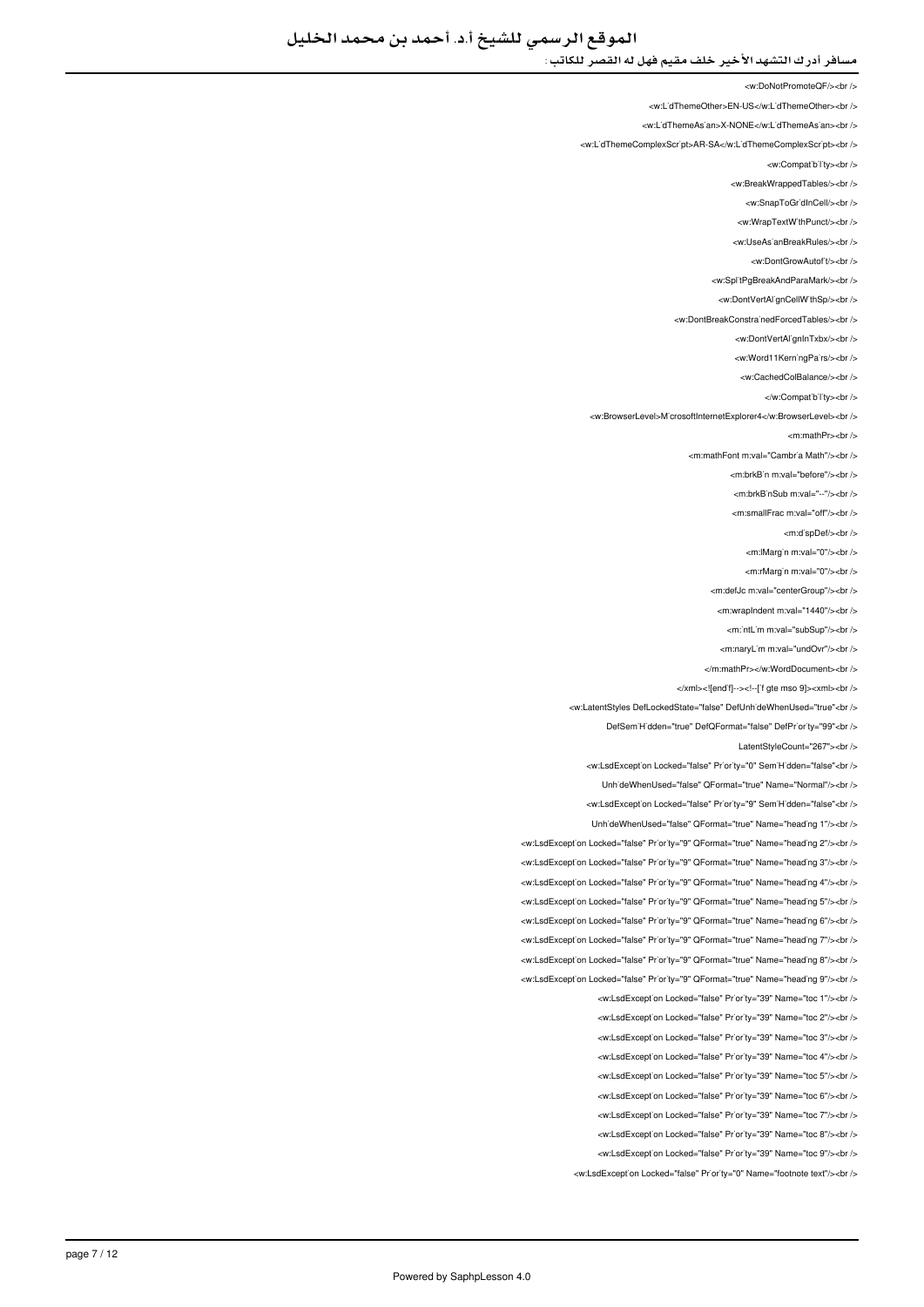# الموقع الرسمي للشيخ أ.د. أحمد بن محمد الخليل

### مسافر أدرك التشهد الأخير خلف مقيم فهل له القصر للكاتب :

<w:LsdExcept'on Locked="false" Pr'or'ty="35" QFormat="true" Name="capt'on"/><br /> </w:LsdException Locked="false" Priority="0" Name="footnote reference"/><br /> <w:LsdException Locked="false" Priority="10" SemiHidden="false"<br/>check UnhideWhenUsed="false" QFormat="true" Name="Title"/><br /> <w:LsdException Locked="false" Priority="1" Name="Default Paragraph Font"/><br /> \_<br>External prior in the "Semi-" priority in the "Hidden -"false" and the Unit of the Unit of the Unit Semi-Hidden LinhideWhenLised="false" OFormat="true" Name="Subtitle"/schr /s <w:LsdException Locked="false" Priority="22" SemiHidden="false"<br/>kor/> LinhideWhenLised="false" OFormat="true" Name="Strong"/s<hr /s <w:LsdException Locked="false" Priority="20" SemiHidden="false"<br/>kor/> UnhideWhenUsed="false" QFormat="true" Name="Emphasis"/><br /> <w:LsdException Locked="false" Priority="0" Name="Normal (Web)"/><br /> <w:LsdException Locked="false" Priority="59" SemiHidden="false"<br /> LinhideWhenUsed="false" Name="Table Grid"/><br /> <w:LsdException Locked="false" UnhideWhenUsed="false" Name="Placeholder Text"/><br /> <w:LsdException Locked="false" Priority="1" SemiHidden="false"<br/>chr UnhideWhenUsed="false" QFormat="true" Name="No Spacing"/><br /> <w:LsdException Locked="false" Priority="60" SemiHidden="false"<br/>chi/> UnhideWhenUsed="false" Name="Light Shading"/><br /> will sdException Locked="false" Priority="61" SemiHidden="false" chr Unh'deWhenUsed="false" Name="L'ght L'st"/><br /> <w:LsdException Locked="false" Priority="62" SemiHidden="false"<br/>chriden UnhideWhenUsed="false" Name="Light Grid"/><br /> <w:LsdException Locked="false" Priority="63" SemiHidden="false"<br/>>htion: UnhideWhenUsed="false" Name="Medium Shading 1"/><br /> <w:LsdException Locked="false" Priority="64" SemiHidden="false"<br/>>ht/> UnhideWhenUsed="false" Name="Medium Shading 2"/><br /> <w:LsdException Locked="false" Priority="65" SemiHidden="false"<hr /s LinhideWhenLised="false" Name="Medium List 1"/s<hr /s <w:LsdException Locked="false" Priority="66" SemiHidden="false"<br/>>htion: LinhideWhenLised="false" Name="Medium List 2"/><hr /> <w:LsdExcept'on Locked="false" Priority="67" Sem'H'dden="false"<br /> UnhideWhenUsed="false" Name="Medium Grid 1"/><br /> <w:LsdExcept'on Locked="false" Priority="68" Sem'H'dden="false"<br /> LinhideWhenUsed="false" Name="Medium Grid 2"/><hr /> <w:LsdException Locked="false" Priority="69" SemiHidden="false"<br/>cbr /> UnhideWhenUsed="false" Name="Medium Grid 3"/><br /> <w:LsdException Locked="false" Priority="70" SemiHidden="false"<br/>chriden UnhideWhenUsed="false" Name="Dark List"/><br /> <w:LsdException Locked="false" Priority="71" SemiHidden="false"<hr /s UnhideWhenUsed="false" Name="Colorful Shading"/><ht /> <w:LsdException Locked="false" Priority="72" SemiHidden="false"<br/>>htion: UnhideWhenUsed="false" Name="Colorful List"/><br /> <w:LsdException Locked="false" Priority="73" SemiHidden="false"<br/>chriden UnhideWhenUsed="false" Name="Colorful Grid"/><br /> <w:LsdException Locked="false" Priority="60" SemiHidden="false"<br/>>ht/> Unh'deWhenUsed="false" Name="L'ght Shading Accent 1"/><br /> <w:LsdExcept'on Locked="false" Priority="61" Sem'H'dden="false"<br /> LinhideWhenLised="false" Name="Light List Accent 1"/><hr /> <w:LsdException Locked="false" Priority="62" SemiHidden="false"<br /> Unh'deWhenUsed="false" Name="L'ght Gr'd Accent 1"/><br /> <w:LsdException Locked="false" Priority="63" SemiHidden="false"<br/>>ht/> UnhideWhenUsed="false" Name="Medium Shading 1 Accent 1"/><ht/>>ht <w:LsdException Locked="false" Priority="64" SemiHidden="false"<br /> LinhideWhenLised="false" Name="Medium Shading 2 Accent 1"/s<hr /s <w:LsdExcept'on Locked="false" Priority="65" SemiHidden="false"<br/>>ht/> UnhideWhenUsed="false" Name="Medium List 1 Accent 1"/><br />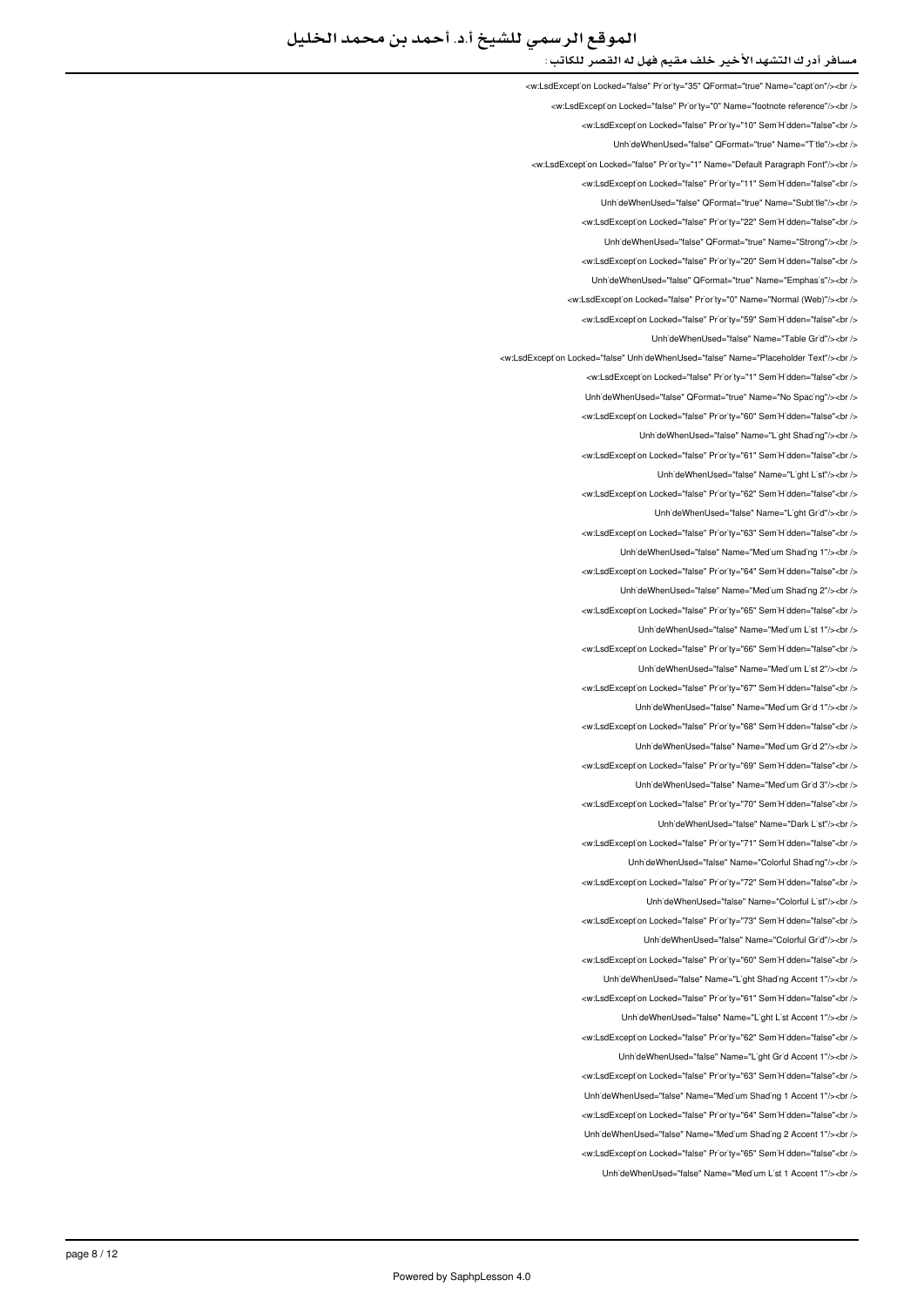<w:LsdException Locked="false" UnhideWhenUsed="false" Name="Revision"/><br/><br/>cht> <w:LsdException Locked="false" Priority="34" SemiHidden="false"<br/>child UnhideWhenUsed="false" QFormat="true" Name="List Paragraph"/><br /> <w:LsdException Locked="false" Priority="29" SemiHidden="false"<br/>kor/> UnhideWhenUsed="false" QFormat="true" Name="Quote"/><br /> \_<br>∠w:LsdException Locked="false" Priority="30" SemiHidden="false"∠br Linh'deWhenLised="false" OFormat="true" Name="Intense Quote"/sehr <w:LsdException Locked="false" Priority="66" SemiHidden="false"<br/>>htion LinhideWhenLised="false" Name="Medium List 2 Accent 1"/><hr /> <w:LsdException Locked="false" Priority="67" SemiHidden="false"<br /> UnhideWhenUsed="false" Name="Medium Grid 1 Accent 1"/><br /> <w:LsdException Locked="false" Priority="68" SemiHidden="false"<br /> UnhideWhenUsed="false" Name="Medium Grid 2 Accent 1"/><br /> <w:LsdExcept'on Locked="false" Pr'or'ty="69" Sem'H'dden="false"<br /> Unh'deWhenUsed="false" Name="Med'um Gr'd 3 Accent 1"/><br /> <w:LsdException Locked="false" Priority="70" SemiHidden="false"<br /> UnhideWhenUsed="false" Name="Dark List Accent 1"/><br /> <w:LsdException Locked="false" Priority="71" SemiHidden="false"<br/>>htion: Unh'deWhenUsed="false" Name="Colorful Shading Accent 1"/><br /> will sdException Locked="false" Priority="72" SemiHidden="false" chr Unh'deWhenUsed="false" Name="Colorful L'st Accent 1"/><br /> <w:LsdException Locked="false" Priority="73" SemiHidden="false"<br/>chriden Unh'deWhenUsed="false" Name="Colorful Gr'd Accent 1"/><br /> <w:LsdException Locked="false" Priority="60" SemiHidden="false"<br/>>htion: UnhideWhenUsed="false" Name="Light Shading Accent 2"/><br /> <w:LsdException Locked="false" Priority="61" SemiHidden="false"<br/>>ht/> UnhideWhenUsed="false" Name="Light List Accent 2"/><br /> <w:LsdException Locked="false" Priority="62" SemiHidden="false"<br /> UnhideWhenUsed="false" Name="Light Grid Accent 2"/><br /> <w:LsdException Locked="false" Priority="63" SemiHidden="false"<br/>>htion: LinhideWhenLised="false" Name="Medium Shading 1 Accent 2"/s<hr /s <w:LsdExcept'on Locked="false" Priority="64" Sem'H'dden="false"<br /> UnhideWhenUsed="false" Name="Medium Shading 2 Accent 2"/><br /> <w:LsdExcept'on Locked="false" Priority="65" Sem'H'dden="false"<br /> UnhideWhenUsed="false" Name="Medium List 1 Accent 2"/><ht /> <w:LsdException Locked="false" Priority="66" SemiHidden="false"<br/>cbr /> UnhideWhenUsed="false" Name="Medium List 2 Accent 2"/><br /> <w:LsdException Locked="false" Priority="67" SemiHidden="false"<br/>chriden Unh'deWhenUsed="false" Name="Med'um Gr'd 1 Accent 2"/><br /> <w:LsdException Locked="false" Priority="68" SemiHidden="false"<hr /> UnhideWhenUsed="false" Name="Medium Grid 2 Accent 2"/><br /> <w:LsdException Locked="false" Priority="69" SemiHidden="false"<br/>>ht> UnhideWhenUsed="false" Name="Medium Grid 3 Accent 2"/><br /> <w:LsdException Locked="false" Priority="70" SemiHidden="false"<br/>chriden Unh'deWhenUsed="false" Name="Dark L'st Accent 2"/><br /> <w:LsdException Locked="false" Priority="71" SemiHidden="false"<br/>>ht/> Unh'deWhenUsed="false" Name="Colorful Shading Accent 2"/><br /> <w:LsdExcept'on Locked="false" Priority="72" Sem'H'dden="false"<br /> LinhideWhenLised="false" Name="Colorful List Accent 2"/szhr /s <w:LsdExcept'on Locked="false" Priority="73" SemiHidden="false"<br/>>ht/> UnhideWhenUsed="false" Name="Colorful Grid Accent 2"/><br /> <w:LsdException Locked="false" Priority="60" SemiHidden="false"<br/>>ht/> UnhideWhenUsed="false" Name="Light Shading Accent 3"/><ht /> <w:LsdException Locked="false" Priority="61" SemiHidden="false"<br /> LinhideWhenLised="false" Name="Light List Accent 3"/><hr /> <w:LsdExcept'on Locked="false" Priority="62" SemiHidden="false"<br/>>ht/> UnhideWhenUsed="false" Name="Light Grid Accent 3"/><ht />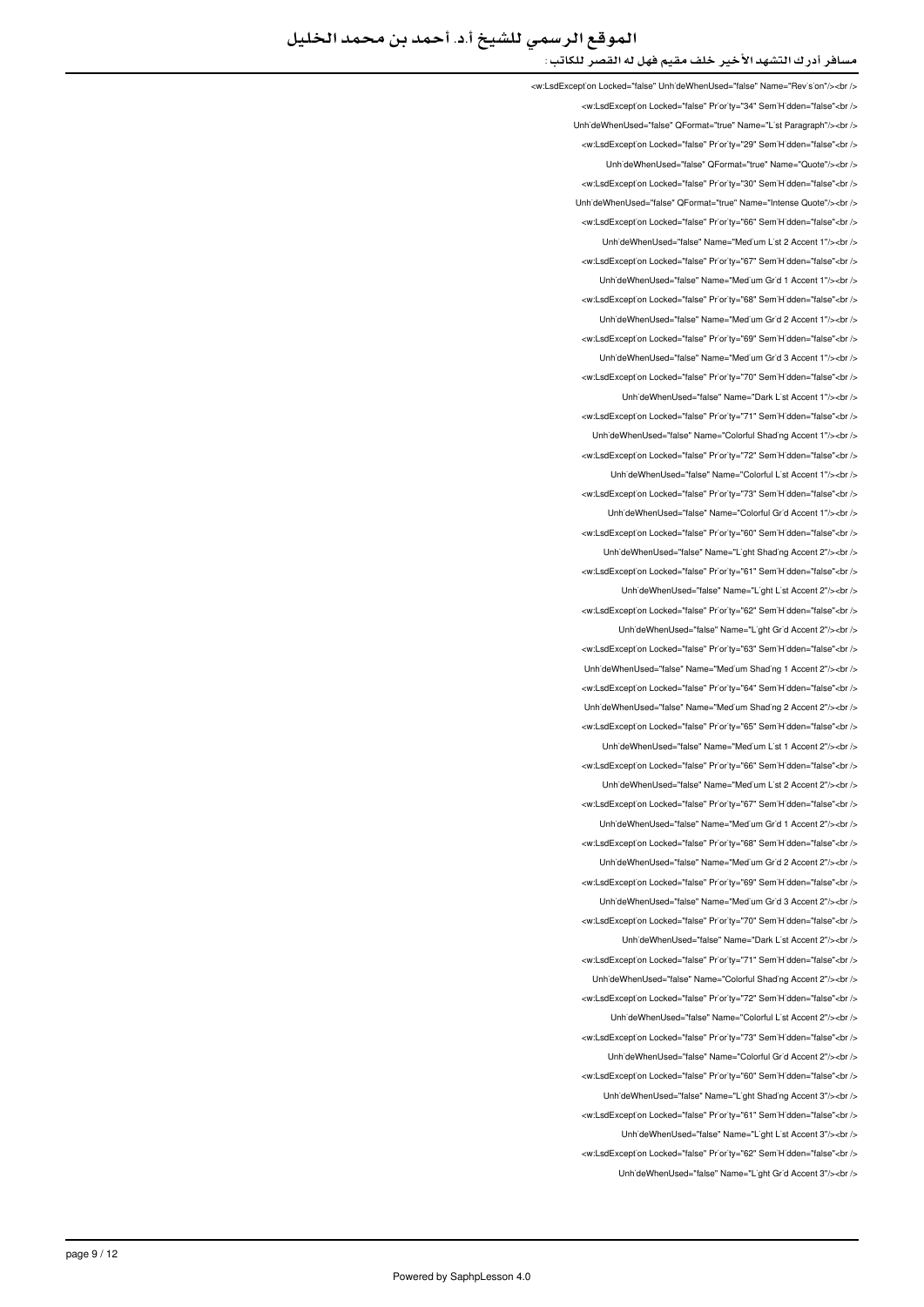<w:LsdException Locked="false" Priority="63" SemiHidden="false"<br /> Unh'deWhenUsed="false" Name="Med'um Shad'ng 1 Accent 3"/><br /> <w:LsdException Locked="false" Priority="64" SemiHidden="false"<br/>>ht/> Unh'deWhenUsed="false" Name="Med'um Shad'ng 2 Accent 3"/><br /> <w:LsdExcept'on Locked="false" Priority="65" Sem'H'dden="false"<br /> LinhideWhenLised="false" Name="Medium List 1 Accent 3"/><hr /> <w:LsdException Locked="false" Priority="66" SemiHidden="false"<br/>chriden Unh'deWhenUsed="false" Name="Medium List 2 Accent 3"/><br /> <w:LsdException Locked="false" Priority="67" SemiHidden="false"<hr /> UnhideWhenUsed="false" Name="Medium Grid 1 Accent 3"/><br /> <w:LsdException Locked="false" Priority="68" SemiHidden="false"<br/>check UnhideWhenUsed="false" Name="Medium Grid 2 Accent 3"/><br /> <w:LsdException Locked="false" Priority="69" SemiHidden="false"<br /> UnhideWhenUsed="false" Name="Medium Grid 3 Accent 3"/><hr /> <w:LsdException Locked="false" Priority="70" SemiHidden="false"<br /> UnhideWhenUsed="false" Name="Dark List Accent 3"/><br /> <w:LsdException Locked="false" Priority="71" SemiHidden="false"<br /> Unh'deWhenUsed="false" Name="Colorful Shading Accent 3"/><br /> <w:LsdException Locked="false" Priority="72" SemiHidden="false"<br /> LinhideWhenLised="false" Name="Colorful List Accent 3"/schr /s <w:LsdException Locked="false" Priority="73" SemiHidden="false"<br /> UnhideWhenUsed="false" Name="Colorful Grid Accent 3"/><ht /> <w:LsdException Locked="false" Priority="60" SemiHidden="false"<br/>chi/> UnhideWhenUsed="false" Name="Light Shading Accent 4"/><br /> <w:LsdException Locked="false" Priority="61" SemiHidden="false"<br /> UnhideWhenUsed="false" Name="Light List Accent 4"/><br /> <w:LsdException Locked="false" Priority="62" SemiHidden="false"<br/>>htion Unh'deWhenUsed="false" Name="L'ght Gr'd Accent 4"/><br /> <w:LsdException Locked="false" Priority="63" SemiHidden="false"<br/>chriden Unh'deWhenUsed="false" Name="Med'um Shad'ng 1 Accent 4"/><br /> <w:LsdException Locked="false" Priority="64" SemiHidden="false"<hr /> Unh'deWhenUsed="false" Name="Med'um Shading 2 Accent 4"/><br /> <w:LsdException Locked="false" Priority="65" SemiHidden="false"<br/>check LinhideWhenUsed="false" Name="Medium List 1 Accent 4"/s<hr /s <w:LsdException Locked="false" Priority="66" SemiHidden="false"<br/>kor/> Unh'deWhenUsed="false" Name="Med'um L'st 2 Accent 4"/><br /> <w:LsdExcept'on Locked="false" Priority="67" Sem'H'dden="false"<br /> UnhideWhenUsed="false" Name="Medium Grid 1 Accent 4"/><br /> <w:LsdException Locked="false" Priority="68" SemiHidden="false"<br/>kor/> LinhideWhenLised="false" Name="Medium Grid 2 Accent 4"/s<hr /s <w:LsdException Locked="false" Priority="69" SemiHidden="false"<br/>chriden LinhideWhenLised="false" Name="Medium Grid 3 Accent 4"/sebr /s <w:LsdException Locked="false" Priority="70" SemiHidden="false"<br /> LinhideWhenUsed="false" Name="Dark List Accent 4"/><ht /> <w:LsdException Locked="false" Priority="71" SemiHidden="false"<br/>cbr /> UnhideWhenUsed="false" Name="Colorful Shading Accent 4"/><br /> <w:LsdException Locked="false" Priority="72" SemiHidden="false"<br/>>ht/> UnhideWhenUsed="false" Name="Colorful List Accent 4"/><br /> will sdException Locked="false" Priority="73" SemiHidden="false" chr Unh'deWhenUsed="false" Name="Colorful Gr'd Accent 4"/><br /> <w:LsdExcept'on Locked="false" Pr'or'ty="60" Sem'H'dden="false"<br /> UnhideWhenUsed="false" Name="Light Shading Accent 5"/><br /> <w:LsdException Locked="false" Priority="61" SemiHidden="false"<br/>chriden UnhideWhenUsed="false" Name="Light List Accent 5"/><br /> <w:LsdException Locked="false" Priority="62" SemiHidden="false"<br/>check UnhideWhenUsed="false" Name="Light Grid Accent 5"/><br /> <w:LsdException Locked="false" Priority="63" SemiHidden="false"<br/>chr/s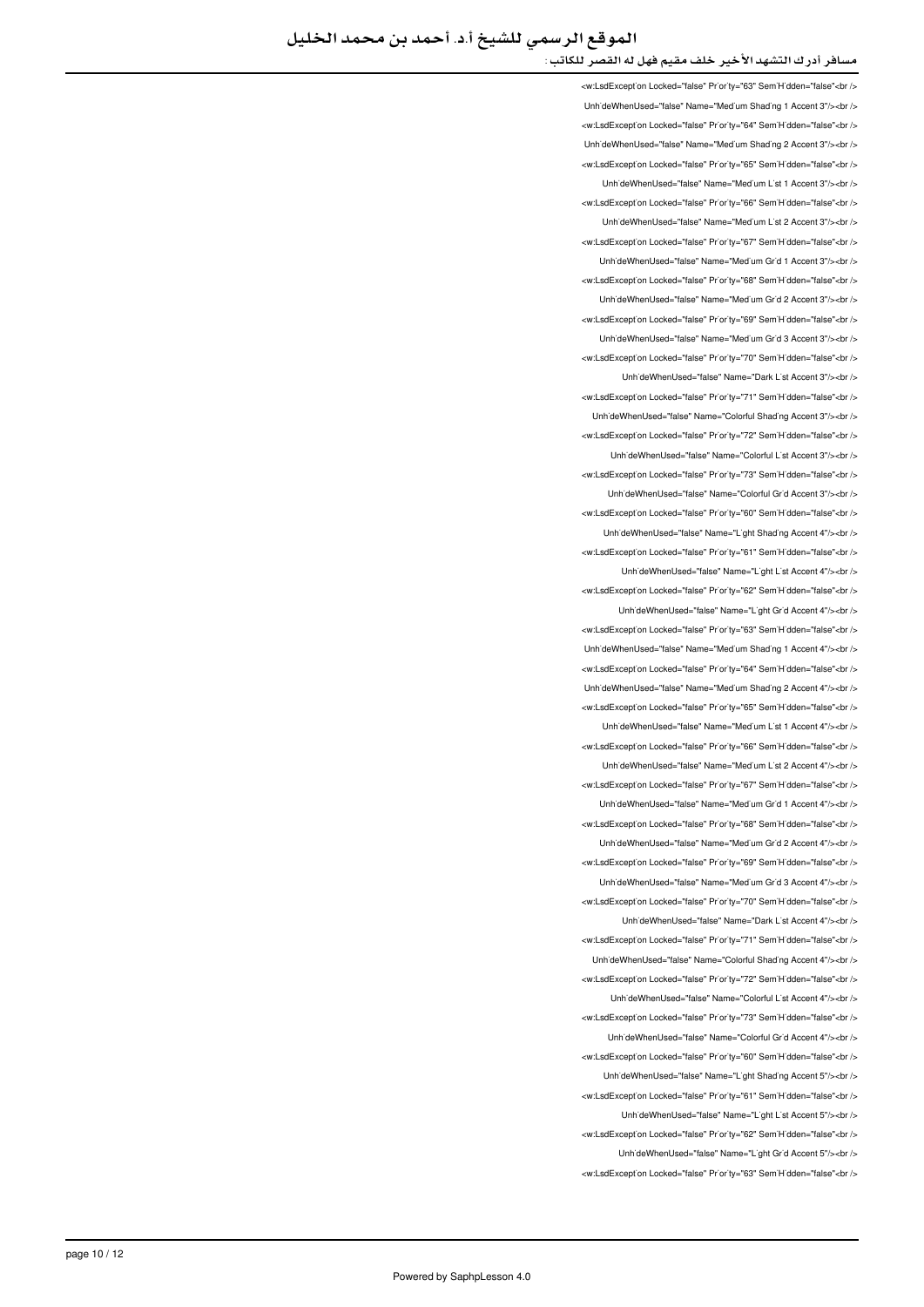Unh'deWhenUsed="false" Name="Med'um Shad'ng 1 Accent 5"/><br /> </w:LsdException Locked="false" Priority="64" SemiHidden="false"<br/>chi UnhideWhenUsed="false" Name="Medium Shading 2 Accent 5"/><br/>>ht <w:LsdException Locked="false" Priority="65" SemiHidden="false"<br/>kor/> UnhideWhenUsed="false" Name="Medium List 1 Accent 5"/><br /> </ br"<false="SemiHidden" 66="Priority" false="Locked LsdException:w < LinhideWhenLised="false" Name="Medium List 2 Accent 5"/schr /s <w:LsdException Locked="false" Priority="67" SemiHidden="false"<br/>>htion LinhideWhenLised="false" Name="Medium Grid 1 Accent 5"/><hr /> <w:LsdException Locked="false" Priority="68" SemiHidden="false"<br /> UnhideWhenUsed="false" Name="Medium Grid 2 Accent 5"/><br /> <w:LsdException Locked="false" Priority="69" SemiHidden="false"<br /> UnhideWhenUsed="false" Name="Medium Grid 3 Accent 5"/><br /> <w:LsdExcept'on Locked="false" Pr'or'ty="70" Sem'H'dden="false"<br /> UnhideWhenUsed="false" Name="Dark List Accent 5"/><ht /> <w:LsdException Locked="false" Priority="71" SemiHidden="false"<br/>chriden Unh'deWhenUsed="false" Name="Colorful Shading Accent 5"/><br /> <w:LsdException Locked="false" Priority="72" SemiHidden="false"<br/>khidden Unh'deWhenUsed="false" Name="Colorful L'st Accent 5"/><br /> will sdException Locked="false" Priority="73" SemiHidden="false" chr UnhideWhenUsed="false" Name="Colorful Grid Accent 5"/><br /> <w:LsdException Locked="false" Priority="60" SemiHidden="false"<br/>chriden Unh'deWhenUsed="false" Name="L'ght Shad'ng Accent 6"/><br /> <w:LsdException Locked="false" Priority="61" SemiHidden="false"<br/>>htion: UnhideWhenUsed="false" Name="Light List Accent 6"/><br /> <w:LsdException Locked="false" Priority="62" SemiHidden="false"<br/>>ht/> UnhideWhenUsed="false" Name="Light Grid Accent 6"/><br /> <w:LsdExcept'on Locked="false" Pr'or'ty="63" Sem'H'dden="false"<br /> LinhideWhenUsed="false" Name="Medium Shading 1 Accent 6"/><ht /> <w:LsdException Locked="false" Priority="64" SemiHidden="false"<br/>>htion LinhideWhenLised="false" Name="Medium Shading 2 Accent 6"/s<hr /s <w:LsdExcept'on Locked="false" Priority="65" Sem'H'dden="false"<br /> UnhideWhenUsed="false" Name="Medium List 1 Accent 6"/><br /> <w:LsdExcept'on Locked="false" Priority="66" Sem'H'dden="false"<br /> UnhideWhenUsed="false" Name="Medium List 2 Accent 6"/><br /> <w:LsdException Locked="false" Priority="67" SemiHidden="false"<br/>cbr /> Unh'deWhenUsed="false" Name="Med'um Gr'd 1 Accent 6"/><br /> <w:LsdException Locked="false" Priority="68" SemiHidden="false"<br/>chriden Unh'deWhenUsed="false" Name="Med'um Gr'd 2 Accent 6"/><br /> <w:LsdException Locked="false" Priority="69" SemiHidden="false"<hr /> UnhideWhenUsed="false" Name="Medium Grid 3 Accent 6"/><br /> <w:LsdException Locked="false" Priority="70" SemiHidden="false"<br/>>htion: UnhideWhenUsed="false" Name="Dark List Accent 6"/><br /> <w:LsdException Locked="false" Priority="71" SemiHidden="false"<br/>chriden Unh'deWhenUsed="false" Name="Colorful Shading Accent 6"/><br /> <w:LsdException Locked="false" Priority="72" SemiHidden="false"<br/>>ht/> UnhideWhenUsed="false" Name="Colorful List Accent 6"/><ht /> <w:LsdExcept'on Locked="false" Priority="73" Sem'H'dden="false"<br /> LinhideWhenLised="false" Name="Colorful Grid Accent 6"/schr /s <w:LsdExcept'on Locked="false" Pr'or'ty="19" Sem'H'dden="false"<br /> Unh'deWhenUsed="false" QFormat="true" Name="Subtle Emphas's"/><br /> <w:LsdException Locked="false" Priority="21" SemiHidden="false"<br/>>ht/> UnhideWhenUsed="false" OFormat="true" Name="Intense Emphasis"/><br /> <w:LsdException Locked="false" Priority="31" SemiHidden="false"<br /> -/ UnhideWhenUsed="false" QFormat="true" Name="Subtle Reference"/><br /> <w:LsdExcept'on Locked="false" Priority="32" SemiHidden="false"<br/>>ht/> LinhideWhenUsed="false" OFormat="true" Name="intense Reference"/><br />